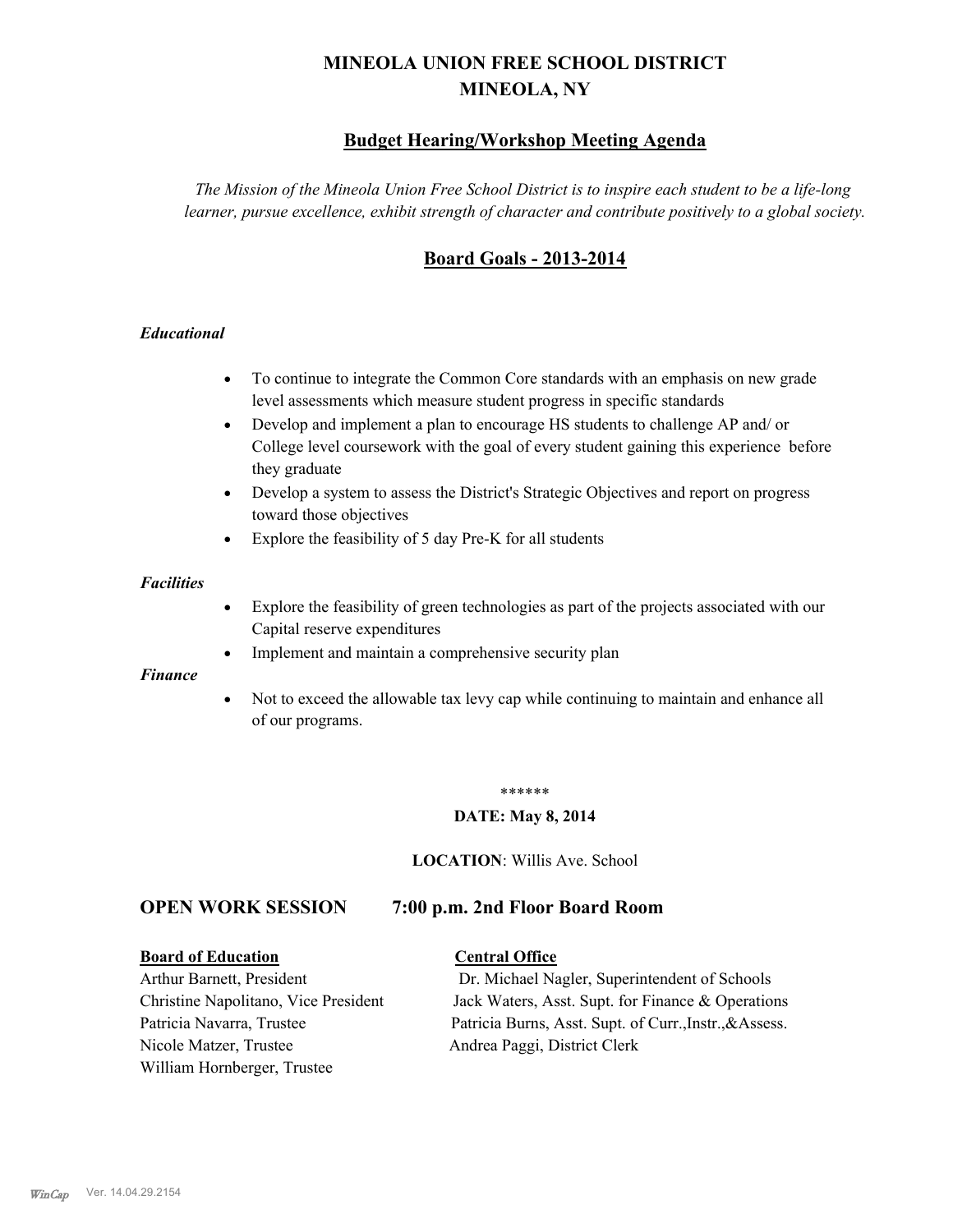**A. Call to Order** 

- **B. Pledge of Allegiance**
- **C. Reading of Mission**
- **D. Moment of Silent Meditation**
- **E. Dais & Visitor Introductions**
- **F. High School Student Organization Report**

## **G. BOE Reports**

- **a. Comments from Board Trustees**
- **b. Comments from Board President**
- **c. Comments from Superintendent**

#### **H. Old Business**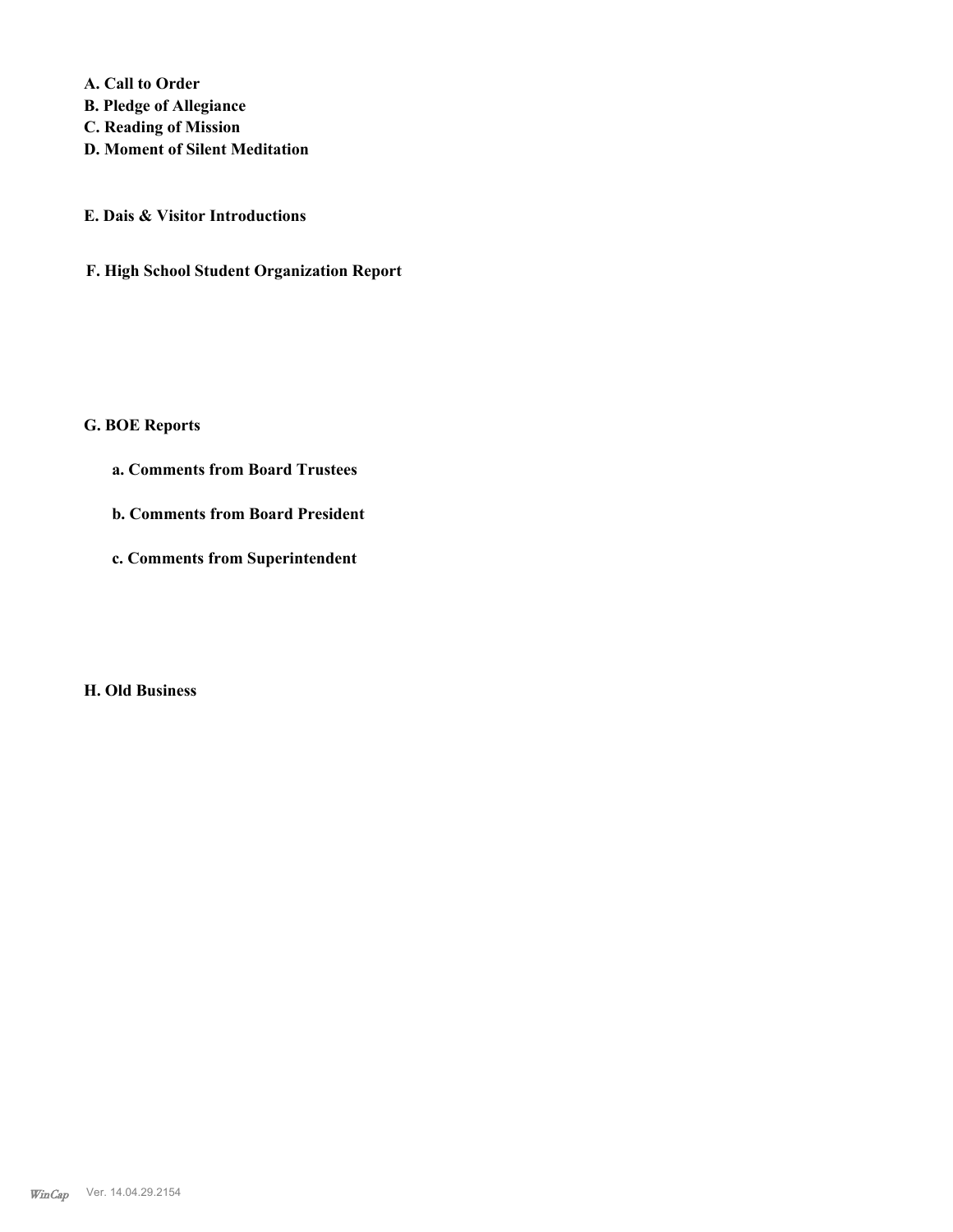#### **Cooperative Transportation Agreement**

**RESOLUTION # 60- WHEREAS**, a number of public school districts in Nassau County wish to jointly solicit proposals, together with the Nassau Board of Cooperative Educational Services ("BOCES") for pupil transportation services for the 2014-2015 school year and Summer 2014 (and any renewal period) in accordance with the applicable provisions of General Municipal Law;

**WHEREAS**, the public school districts and the BOCES have agreed to form a Cooperative (the "Cooperative") for this purpose;

**WHEREAS,** the Mineola School District is desirous of participating in the Cooperative for joint solicitation of proposals for pupil transportation services as authorized by General Municipal Law, Section 119-0 in accordance with the terms and conditions of the Inter-Municipal Cooperative Transportation Agreement attached hereto;

**NOW THEREFORE BE IT RESOLVED**, that the Board of Education authorizes the Mineola School District to participate in the Cooperative; and

**BE IT FURTHER RESOLVED**, that the Board of Education hereby approves the Inter-Municipal Cooperative Transportation Agreement attached hereto and authorizes the Board President to execute the Agreement on behalf of the Board of Education.

| <b>Motion:</b><br>Second: |     |  |
|---------------------------|-----|--|
| Yes:                      | No: |  |
|                           |     |  |
|                           |     |  |
|                           |     |  |
|                           |     |  |
|                           |     |  |

**Passed: \_\_\_\_\_\_\_\_\_\_\_\_\_**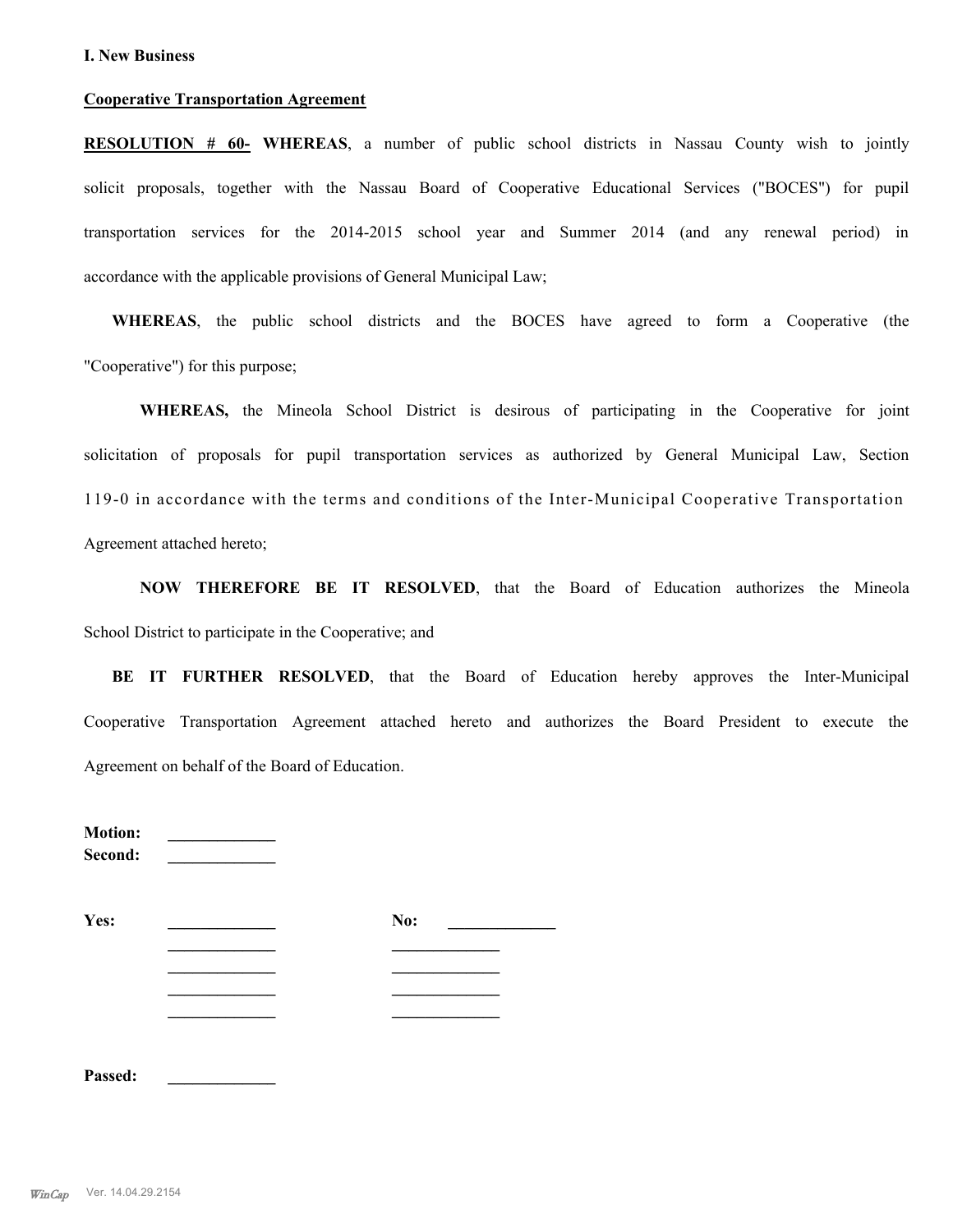#### **Receipt of Internal Auditor's Agreed Upon Procedure Report**

**RESOLUTION # 61- BE IT RESOLVED** that the Board of Education of the Mineola UFSD hereby acknowledges receipt of the Internal Auditors Agreed Upon Procedures Report related to the District's Purchasing previously reviewed by the Audit Committee.

| <b>Motion:</b><br>Second: |     |  |
|---------------------------|-----|--|
| Yes:                      | No: |  |
|                           |     |  |
|                           |     |  |
|                           |     |  |
|                           |     |  |
| Passed:                   |     |  |

#### **Receipt of Internal Auditor's Risk Assessment Report**

**RESOLUTION # 62- BE IT RESOLVED** that the Board of Education of the Mineola UFSD hereby acknowledges receipt of the Internal Auditors District's Risk Assessment Report previously reviewed by the Audit Committee.

| <b>Motion:</b><br>Second: |     |  |
|---------------------------|-----|--|
| Yes:                      | No: |  |
|                           |     |  |
|                           |     |  |
|                           |     |  |
|                           |     |  |
|                           |     |  |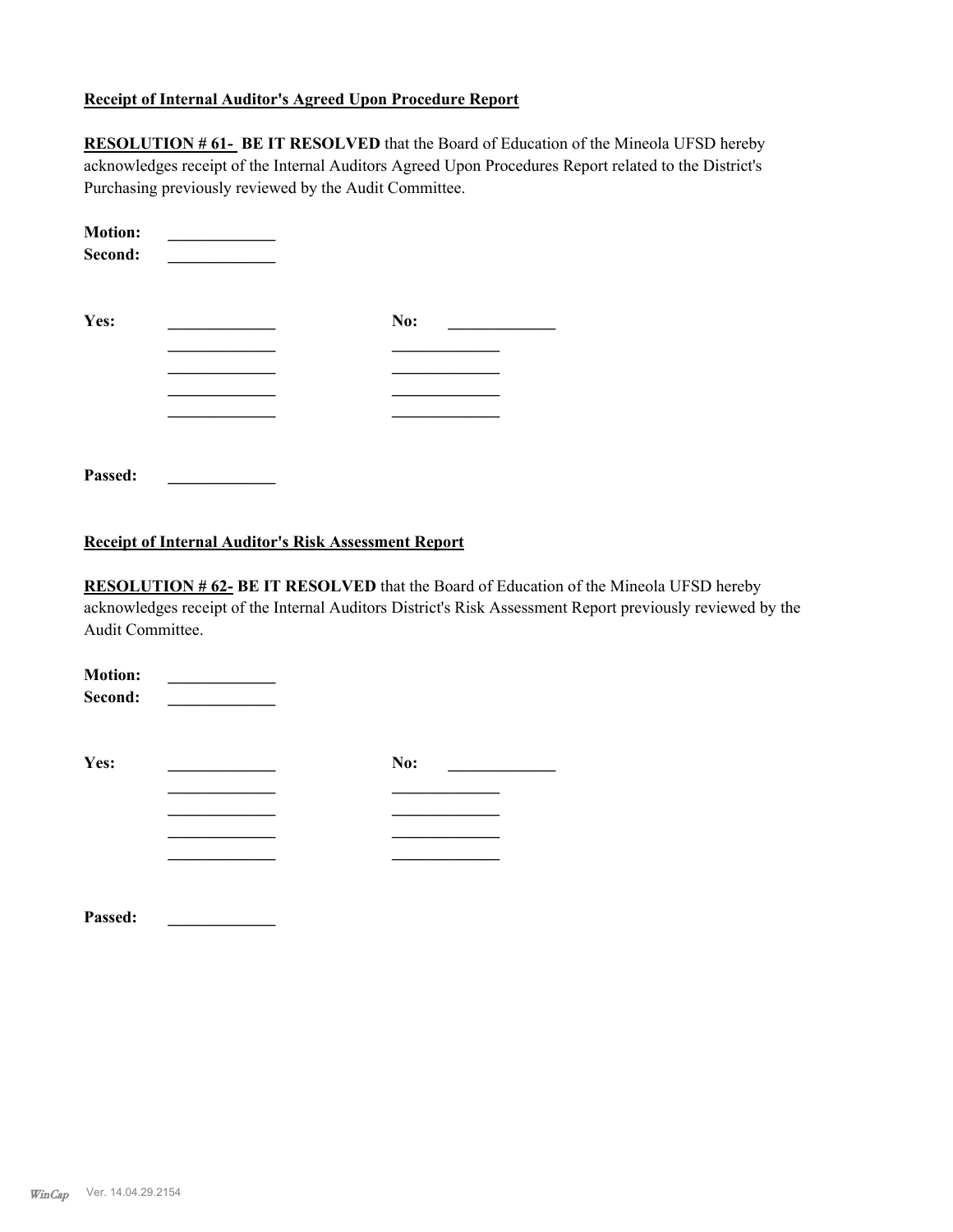**RESOLUTION # 63- BE IT RESOLVED THAT** THE BOARD OF EDUCATION OF THE MINEOLA UFSD APPROVES THE AGREEMENT BETWEEN MINEOLA SCHOOL DISTRICT AND BOARD OF COOPERATIVE EDUCATIONAL SERVICES (PROJECT # 16- 425772 DATED 5-8-2014) TO FIND THAT:

- i. the use of the Equipment and the District's participation in the Administrative project is essential to the District's proper, efficient and economic operation of its education program to be supported by the Equipment, and is necessary to maintain the District's educational program; and that
- ii. the expenses arising under this Agreement constitute ordinary contingent expenses necessary for providing educational services and the transaction is in the best financial interests of the School District because it enables the District to utilize the equipment in a cost effective and economic manner.

AND TO APPROVE AN ASSIGNMENT OF CO-SER AGREEMENT BETWEEN THE MINEOLA SCHOOL DISTRICT AND THE BOARD OF COOPERATIVE EDUCATIONAL SERVICES OF NASSAU COUNTY ARISING UNDER THE AGREEMENT FOR TECHNOLOGY PROGRAM PROJECT # 16-425772 TO REPLACE OBSOLETE COMPUTER EQUIPMENT at:

Destination Building Name Building Address Willis Avenue School 121 Jackson Avenue; Mineola, NY 11501 AND TO AUTHORIZE THE BOARD PRESIDENT TO SIGN THE APPROPRIATE ASSIGNMENT AND SUCH OTHER DOCUMENTS AND AGREEMENTS AS MAY BE NECESSARY TO EFFECT THE TRANSACTION SUBJECT TO LEGAL COUNSEL REVIEW.

| <b>Motion:</b><br>Second: |     |  |
|---------------------------|-----|--|
| Yes:                      | No: |  |
|                           |     |  |
|                           |     |  |
|                           |     |  |
|                           |     |  |

| Passed: |  |
|---------|--|
|         |  |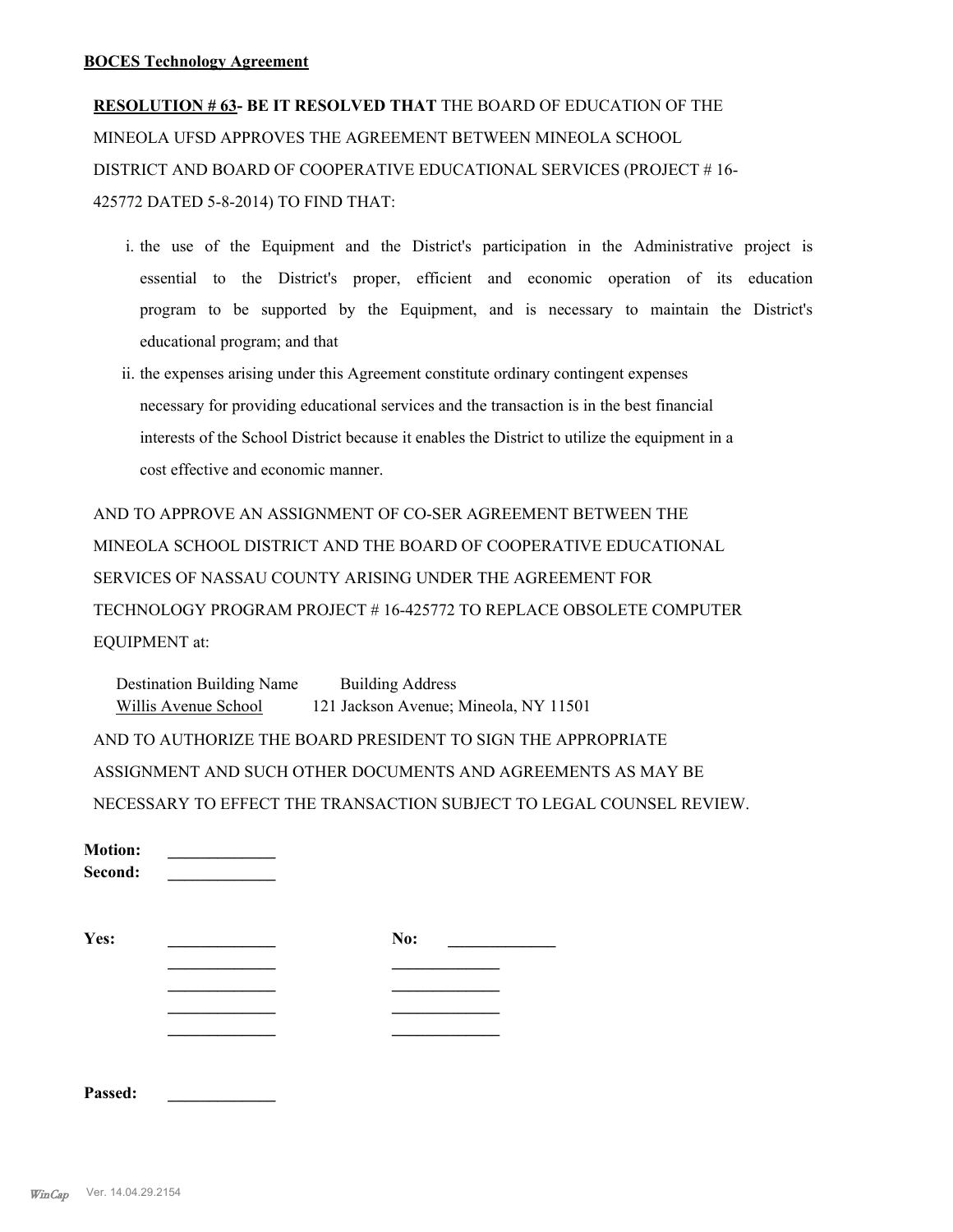#### **Stipulation of Settlement**

 **RESOLUTION # 64- BE IT RESOLVED** that the Board of Education hereby authorizes the Superintendent of Schools to execute a Stipulation of Settlement with an employee whose identity has been made known to the Board of Education in Executive Session and the UPSEU, the contents of which have been reviewed by the Board in Executive session.

| <b>Motion:</b><br>Second: |     |  |
|---------------------------|-----|--|
| Yes:                      | No: |  |
|                           |     |  |
|                           |     |  |
|                           |     |  |
|                           |     |  |
|                           |     |  |
| Passed:                   |     |  |

#### **J. Consensus Agenda**

**RESOLUTION # 65-BE IT RESOLVED** that the Board of Education approves the consensus agenda items J.1.a. through J.3.c.1., as presented.

| <b>Motion:</b><br>Second: |     |  |
|---------------------------|-----|--|
| Yes:                      | No: |  |
|                           |     |  |
|                           |     |  |
| Passed:                   |     |  |
| 1.<br>Instruction         |     |  |

- a. Leave(s) of Absence/Child Rearing
- That the Board of Education grants a request to Jessica Hirsh, for a unpaid Leave of Absence, for child-rearing purposes, effective September 1, 2014 to June 30, 2015. 1.
- That the Board of Education grants a request to Stephanie Honig, for a Leave of Absence, for child-rearing purposes, using accumulated sick days, starting approximately September 12, 2014. 2.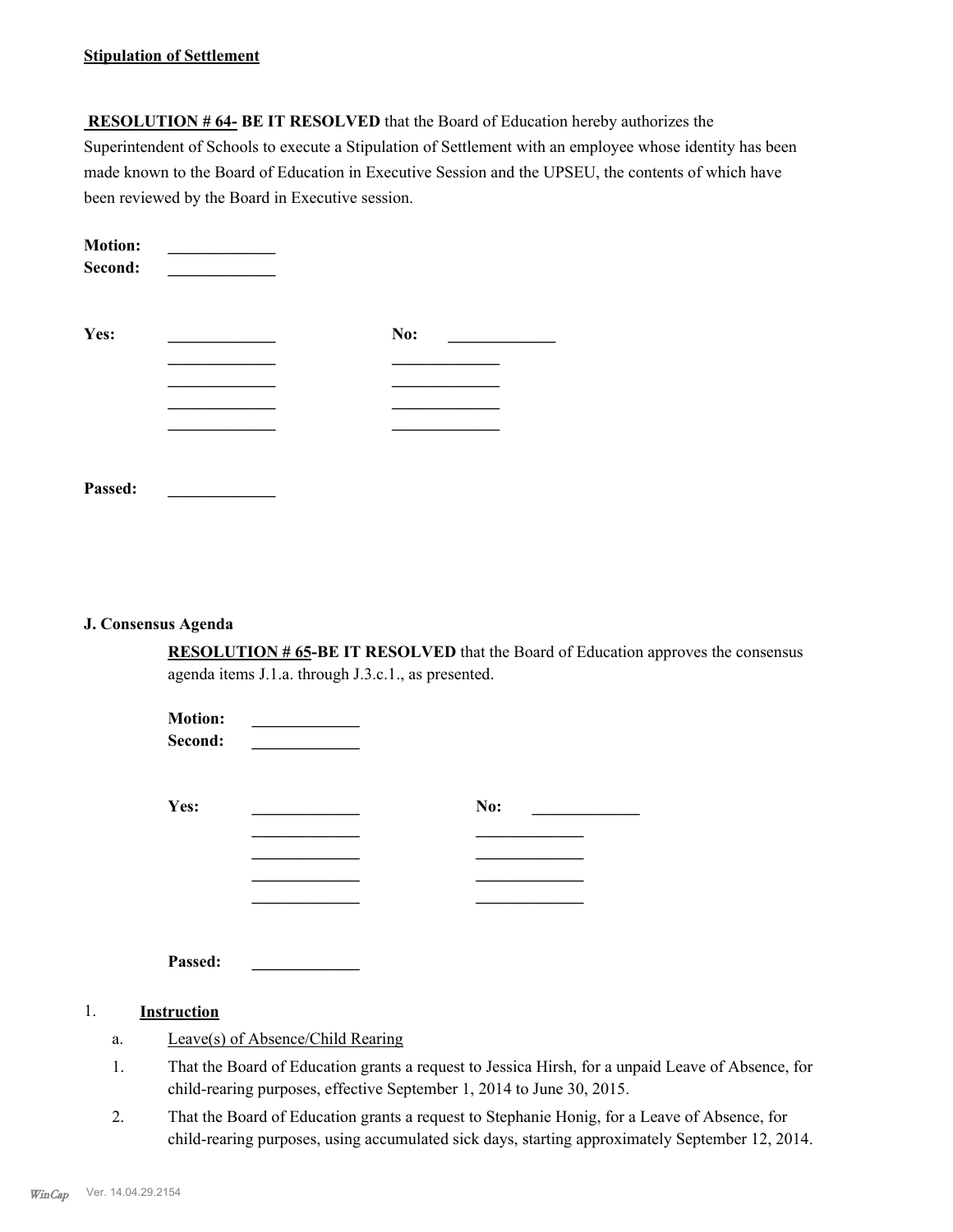That the Board of Education grants a request to Bridget Murphy, for a Leave of Absence, for childrearing purposes, using accumulated sick days, starting approximately September 22, 2014. 3.

#### Appointment(S) Sub Teacher per diem b.

The Board of Education accepts the following individual(s) as Per Diem Substitute Teacher(s) for the current school year, at a daily rate of \$100.00 per day; and retirees at a daily rate of \$125.00 per day.:

- 1. Julia R. Novak Special Education
- 2. Joan Carlucci N-6, Reading

EMPLOYEE NAME EMPLOYEE CERTIFICATION

## 2. **Instruction: Contracted**

a. That the Board of Education accepts the Clinical Services Agreement between the Advisory Council for Youth of Mineola d/b/a Mineola Youth and Family Services and the Mineola UFSD for the 2013- 2014 school year.

## 3. **Civil Service**

- a. Resignation(s)
- That the Board of Education accept the resignation of Francis Cassidy from his position as Head Custodian I, effective May 7, 2014. 1.
- b. Appointments
- That the Board of Education approve the appointment of Frank Cassidy to the position of Custodian effective May 8, 2014. 1.
- c. Leave(s) of Absence
- That the Board of Education extends a paid Medical Leave of Absence to Henry Holler, Cleaner at the Jackson Avenue School, from April 13, 2014 through May 9, 2014. 1.

## **K. Superintendent's Report**

Superintendent of Schools' Reports for 5/8/14 Presentations:

- 1. Formal Budget Hearing
- 2. LI Math Teacher of the Year- Lindsay Spanhake

Superintendent Comments